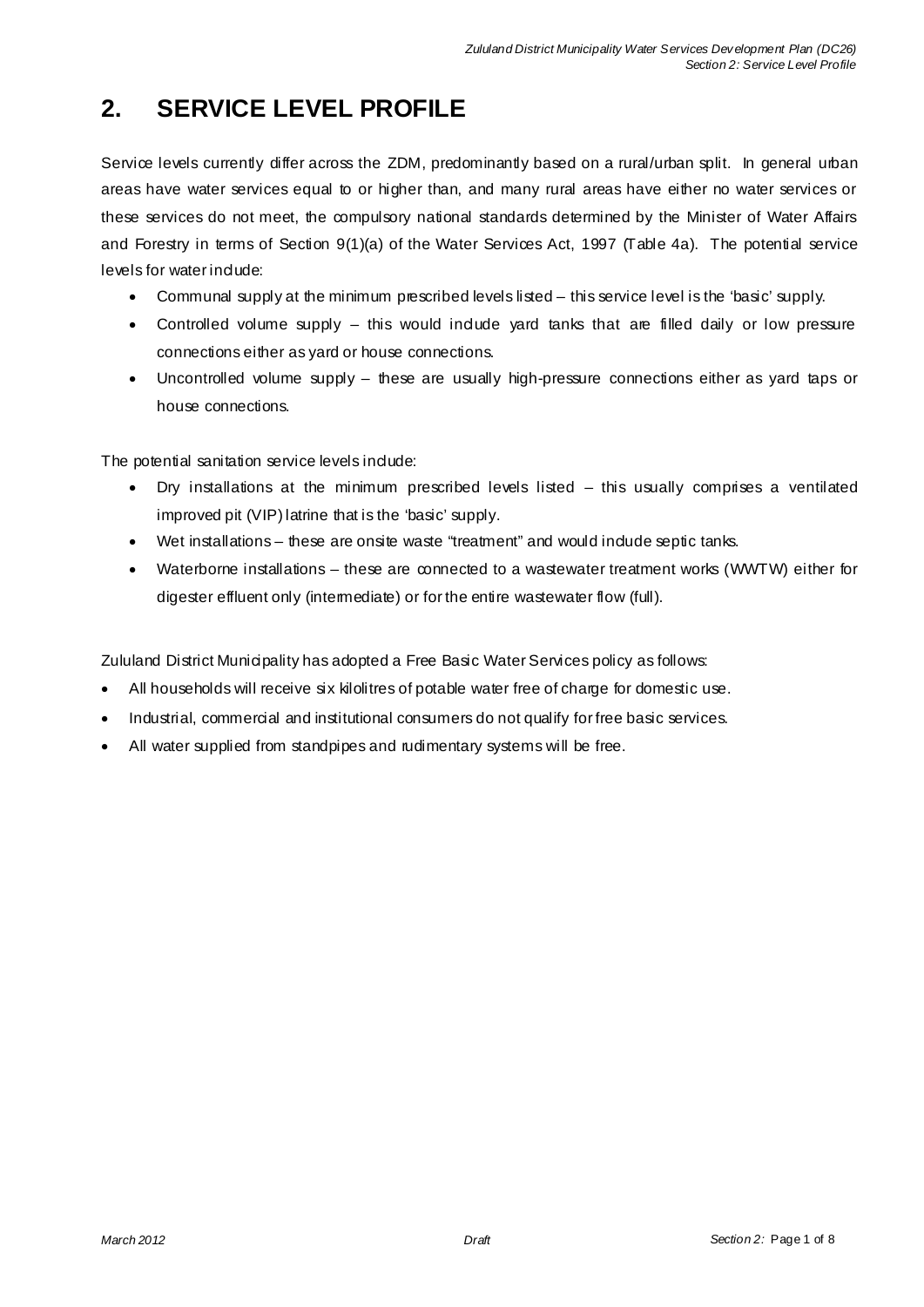| <b>Service</b><br>Level<br><b>Number</b> | Level of Water<br>Service                         | <b>Definition</b>                                                                                                    | <b>Free Basic Water Policy</b>                                                      |
|------------------------------------------|---------------------------------------------------|----------------------------------------------------------------------------------------------------------------------|-------------------------------------------------------------------------------------|
| DW1                                      | Full pressure<br>conventional house<br>connection | Direct unrestricted full pressure<br>(24m) connection to the<br>reticulation system, metered and<br>billed           | Stepped block tariff (with first<br>block at zero charge free to all<br>households) |
| DW <sub>2</sub>                          | Yard tank (RDP<br>standard)                       | Restricted (to 200 per day)<br>individual erf connection with tank<br>in yard                                        | All water at no charge                                                              |
| DW <sub>3</sub>                          | Communal street<br>tap (RDP standard)             | Unrestricted full pressure<br>standpipe not further than 200m<br>from dwellings (shared by a<br>number of consumers) | All water at no charge                                                              |
| DW4                                      | Rudimentary system                                | Formalised supply:                                                                                                   | All water at no charge                                                              |
|                                          |                                                   | Borehole equipped with<br>hand pump                                                                                  |                                                                                     |
|                                          |                                                   | Protected spring<br>$\bullet$                                                                                        |                                                                                     |
|                                          |                                                   | Communal standpipe<br>$\bullet$<br>further than 200m from<br>dwellings                                               |                                                                                     |

#### **Table 2(a): Free Basic Water Policy**

#### **Table 2(b): Free Basic Sanitation Policy**

| <b>Service</b><br>Lev el<br><b>Number</b> | <b>Level of Sanitation</b><br><b>Service</b> | <b>Definition</b>                                                               | <b>Free Basic Sanitation Policy</b>                                                                                                                        |
|-------------------------------------------|----------------------------------------------|---------------------------------------------------------------------------------|------------------------------------------------------------------------------------------------------------------------------------------------------------|
| DS <sub>1</sub>                           | Water bome sewage                            | Unrestricted connection to<br>municipal sewerage system                         | Included in free basic water<br>allocation                                                                                                                 |
| DS <sub>2</sub>                           | Septic tank or similar<br>facility           | On-site disposal (self treatment)                                               | No charge                                                                                                                                                  |
| DS3                                       | Conservancy tank                             | Localised sewage temporary<br>storage facility                                  | No charge to selected households<br>in specific areas as determined by<br>the municipality, aligned to free<br>basic water policy for service level<br>DW4 |
| DS4                                       | Ventilated improved<br>pit (VIP) latrine     | Dry pit with sufficient capacity on-<br>site disposal based on set<br>standards | No charge                                                                                                                                                  |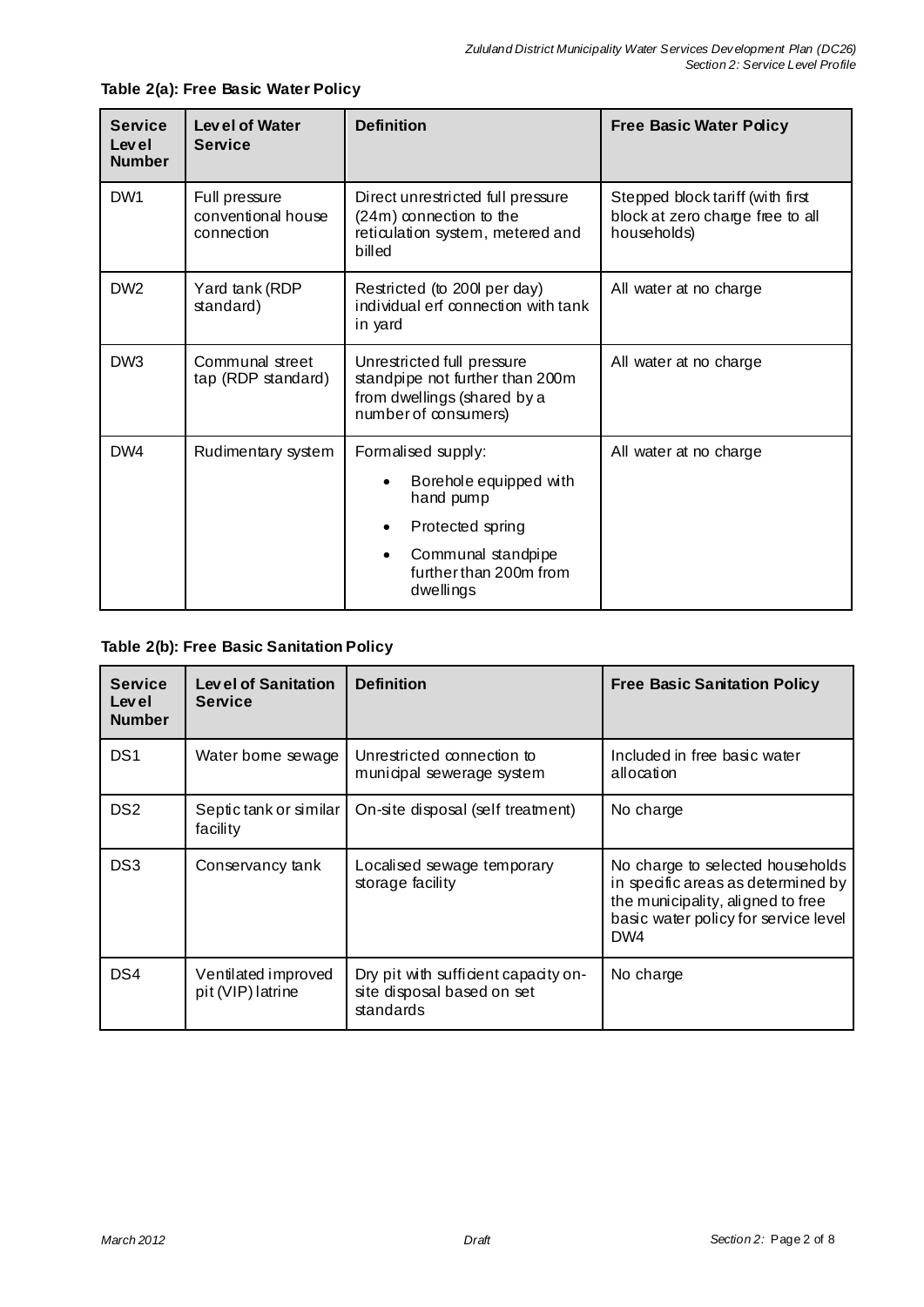### **2.1 Residential consumer units**

The level of access of residential consumers to basic water services are shown in the tables below:

|                           |                   |             | <b>Communal</b> | Yard        |               |
|---------------------------|-------------------|-------------|-----------------|-------------|---------------|
|                           | None or           | Rudimentary | standpipes      | connections | <b>TOTALS</b> |
| Water                     | <b>Inadequate</b> | RDP         | <b>RDP</b>      | >RDP        |               |
| AbaQulusi LM              |                   |             |                 | 20,350      | 20,350        |
| eDumbe LM                 |                   |             |                 | 6,162       | 6,162         |
| Nongoma LM                |                   |             |                 | 957         | 957           |
| Ulundi LM                 |                   |             |                 | 6,980       | 6,980         |
| uPhongolo LM              |                   |             | 0               | 4,135       | 4,135         |
| Total (urban)             |                   |             |                 | 38,584      | 38,584        |
| AbaQulusi LM              | 5,647             | 3,200       | 264             | 6,608       | 15,719        |
| eDumbe LM                 | 2.521             | 1191        | 1104            | 4.033       | 8.849         |
| Nongoma LM                | 11.792            | 9.606       | 9.107           | 2.594       | 33.099        |
| Ulundi LM                 | 5,487             | 6,808       | 7,810           | 8,224       | 28,329        |
| uPhongolo LM              | 3,123             | 1216        | 1247            | 12,377      | 17,963        |
| Total (rural)             | 28,570            | 22,021      | 19,532          | 33,836      | 103,959       |
|                           |                   |             |                 |             |               |
| <b>Total (households)</b> | 28,570            | 22,021      | 19,532          | 72,420      | 142,543       |

|  |  | Table 2.1 (a): Residential consumers: access to water |  |  |
|--|--|-------------------------------------------------------|--|--|
|--|--|-------------------------------------------------------|--|--|

#### **Table 2.1 (b): Residential consumers: access to sanitation**

|                           | None or    | <b>VIP</b> | <b>Septic tank</b> | Waterborne       |               |
|---------------------------|------------|------------|--------------------|------------------|---------------|
| <b>Sanitation</b>         | Inadequate | <b>RDP</b> | <b>RDP</b>         | >RDP             | <b>TOTALS</b> |
| AbaQulusi LM              |            |            |                    | 20,350           | 20,350        |
| eDumbe LM                 |            |            | 595                | 5,567            | 6,162         |
| Nongoma LM                |            |            |                    | 957              | 957           |
| Ulundi LM                 |            |            |                    | 6,980            | 6,980         |
| uPhongolo LM              |            |            |                    | 4,135            | 4,135         |
| Total (urban)             |            |            | 595                | 37,989           | 38,584        |
| AbaQulusi LM              | 6,714      | 8,968      | 37                 |                  | 15,719        |
| eDumbe LM                 | 765        | 7,940      | 144                |                  | 8,849         |
| Nongoma LM                | 21,808     | 11,291     |                    |                  | 33,099        |
| Ulundi LM                 | 17,395     | 10,892     | 42                 |                  | 28,329        |
| uPhongolo LM              | 5,953      | 11,684     | 326                |                  | 17,963        |
| Total (rural)             | 52,635     | 50,775     | 549                | $\boldsymbol{0}$ | 103,959       |
|                           |            |            |                    |                  |               |
| <b>Total (households)</b> | 52,635     | 50,775     | 1,144              | 37,989           | 142,543       |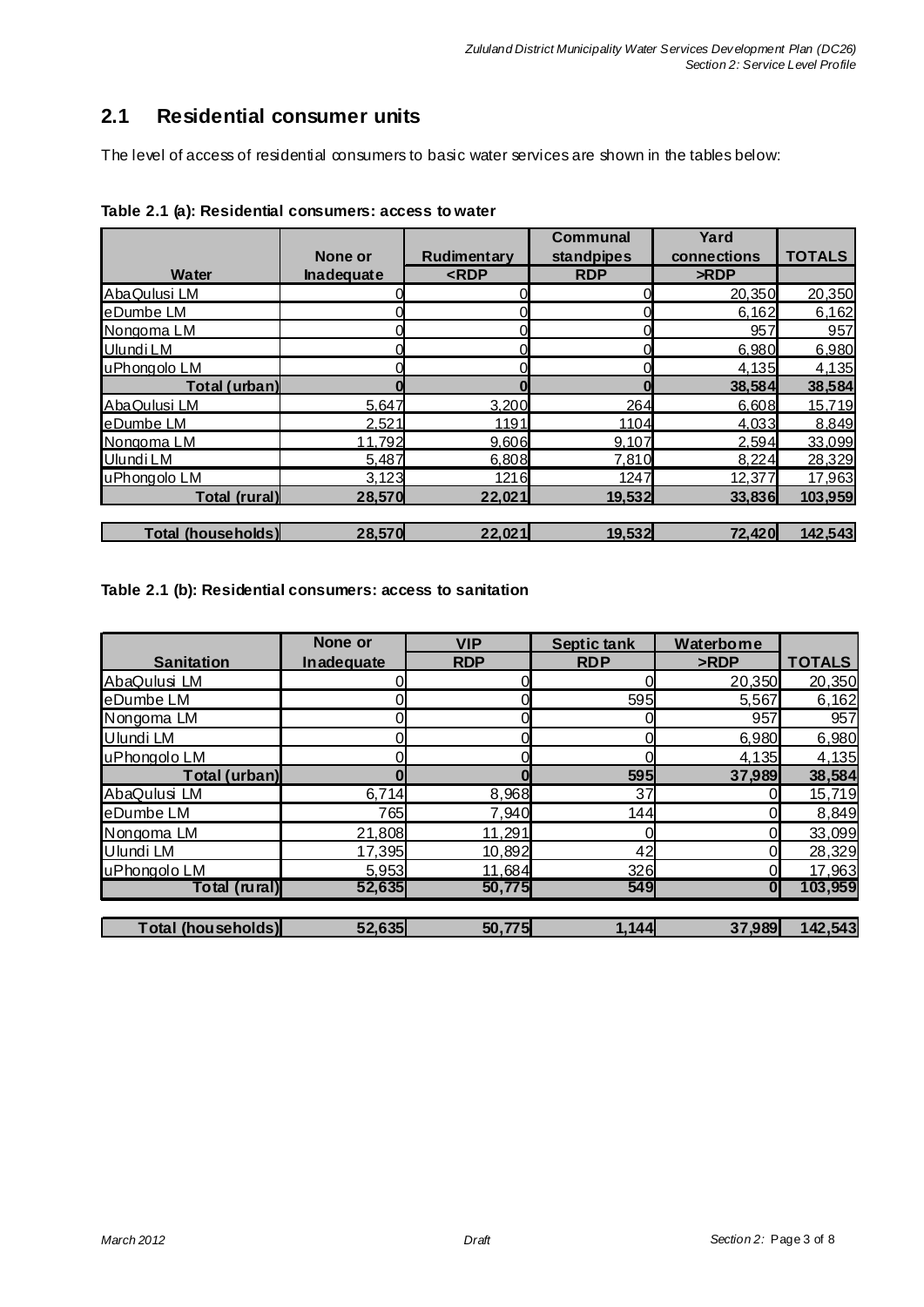## **2.2 Public institutions and 'dry' industries**

Tables 2.2 (a) & (b) below shows the no off and type of institutions in the district as well as the status of water and sanitation facilities at these institutions. Figures 2.2 (a) shows the location of these facilities relative to water infrastructure.

|                    |                | <b>WATER</b>                        |                                     |                                  |  |  |
|--------------------|----------------|-------------------------------------|-------------------------------------|----------------------------------|--|--|
| <b>INSTITUTION</b> | <b>NO OFF</b>  | <b>NONE OR</b><br><b>INADEQUATE</b> | <b>COMMUNAL</b><br><b>STANDPIPE</b> | <b>YARD</b><br><b>CONNECTION</b> |  |  |
| <b>Businesses</b>  | 958            |                                     |                                     | 958                              |  |  |
| Clinics            | 68             | 5                                   | 48                                  | 15                               |  |  |
| Creches            | $\overline{7}$ | $\overline{2}$                      |                                     | 5                                |  |  |
| "Dry" Industries   |                |                                     |                                     |                                  |  |  |
| Hospitals          | 13             |                                     |                                     | 13                               |  |  |
| Magistrate offices | $\overline{7}$ |                                     |                                     | 7                                |  |  |
| Police Stations    | 15             | $\overline{4}$                      |                                     | 11                               |  |  |
| Prisons            | 3              |                                     |                                     | 3                                |  |  |
| Schools            | 771            | 360                                 | 329                                 | 82                               |  |  |
| Community Halls    | 39             | 27                                  |                                     | 12                               |  |  |
| <b>TO TAL</b>      | 1881           | 398                                 | 377                                 | 1 106                            |  |  |

**Table 2.2 (a): Public institutions and 'dry' industries: access to water** 

|  | Table 2.2 (b): Public institutions and 'dry' industries: access to sanitation |  |  |  |
|--|-------------------------------------------------------------------------------|--|--|--|
|  |                                                                               |  |  |  |

|                    |                | <b>WATER</b>                        |                                     |                                  |  |
|--------------------|----------------|-------------------------------------|-------------------------------------|----------------------------------|--|
| <b>INSTITUTION</b> | <b>NO OFF</b>  | <b>NONE OR</b><br><b>INADEQUATE</b> | <b>COMMUNAL</b><br><b>STANDPIPE</b> | <b>YARD</b><br><b>CONNECTION</b> |  |
| <b>Businesses</b>  | 958            |                                     |                                     | 958                              |  |
| Clinics            | 68             |                                     | 1                                   | 67                               |  |
| Creches            | $\overline{7}$ | $\overline{2}$                      |                                     | 5                                |  |
| "Dry" Industries   |                |                                     |                                     |                                  |  |
| Hospitals          | 13             |                                     |                                     | 13                               |  |
| Magistrate offices | $\overline{7}$ |                                     |                                     | 7                                |  |
| Police Stations    | 15             | 4                                   |                                     | 11                               |  |
| Prisons            | 3              |                                     |                                     | 3                                |  |
| Schools            | 771            | 24                                  | 637                                 | 110                              |  |
| Community Halls    | 39             | 27                                  |                                     | 12                               |  |
| <b>TO TAL</b>      | 1881           | 57                                  | 638                                 | 1 186                            |  |

ZDM has furthermore embarked on an extensive field surveys to determine the status of water and sanitation services at schools in the district. The outcome of this survey is indicated in Figures 2.2 (b) and (c) below.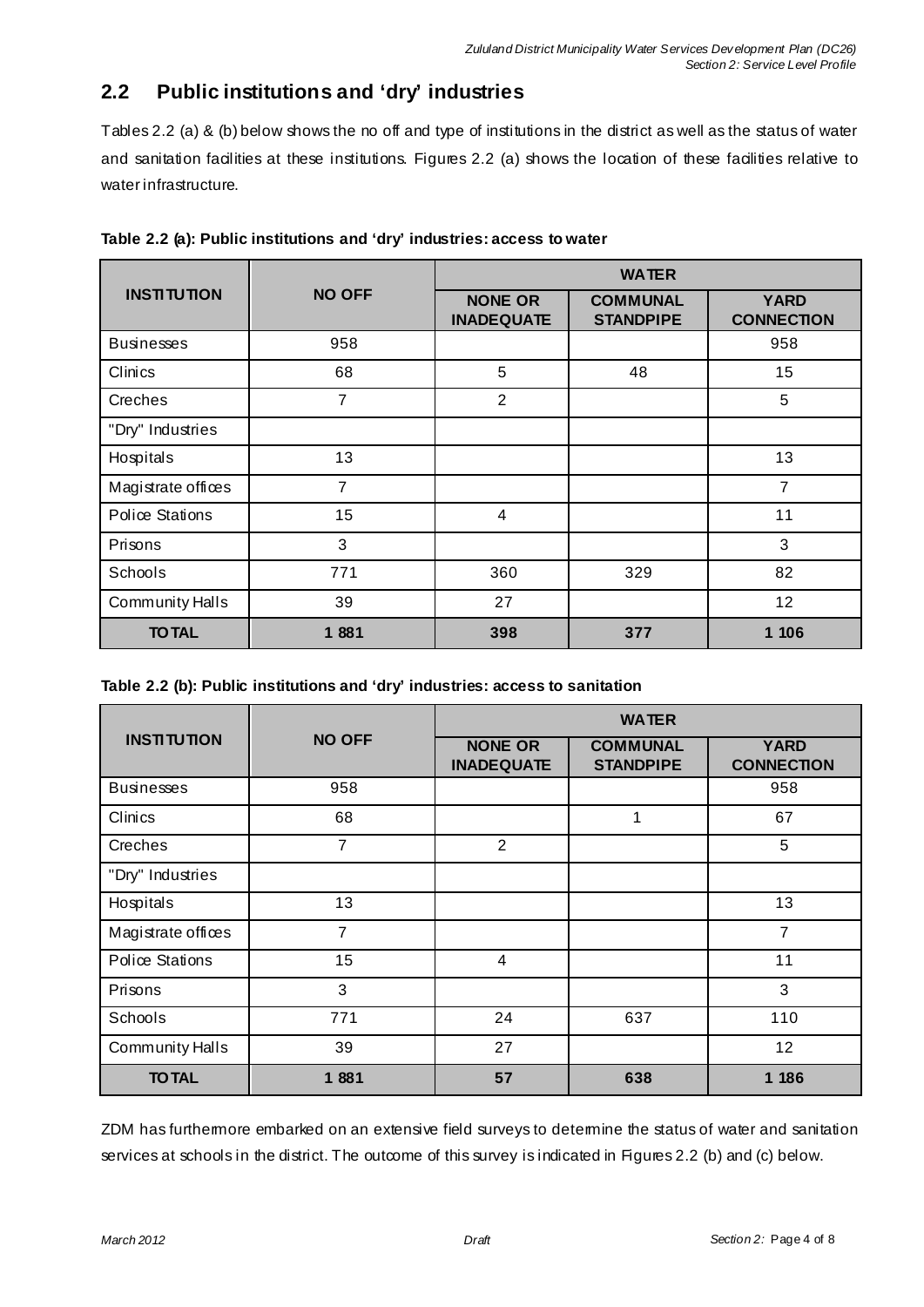#### **2.3 Wet Industries**

There is a weak industrial base within the region and therefore industrial water use has not received high focus to date. Further detail will be obtained in future reviews of the WSDP.

#### **2.4 'Raw' water consumers**

There do not appear to be any raw water consumers in the ZDM, other than those not supplied with adequate water services i.e. the backlog. All water supplied is passed through a treatment facility.

### **2.5 Industrial consumer units: sanitation**

No industry discharges wastewater directly into the river system. All wastewater passes through the WWTWs prior to discharge at the requisite standards. However, detailed data on the effluent received from industrial consumers still needs to be obtained.

#### **2.6 Industries and their permitted effluent releases**

No industry discharges wastewater directly into the river system. All wastewater passe s through the WWTWs, however details of the effluent are still required.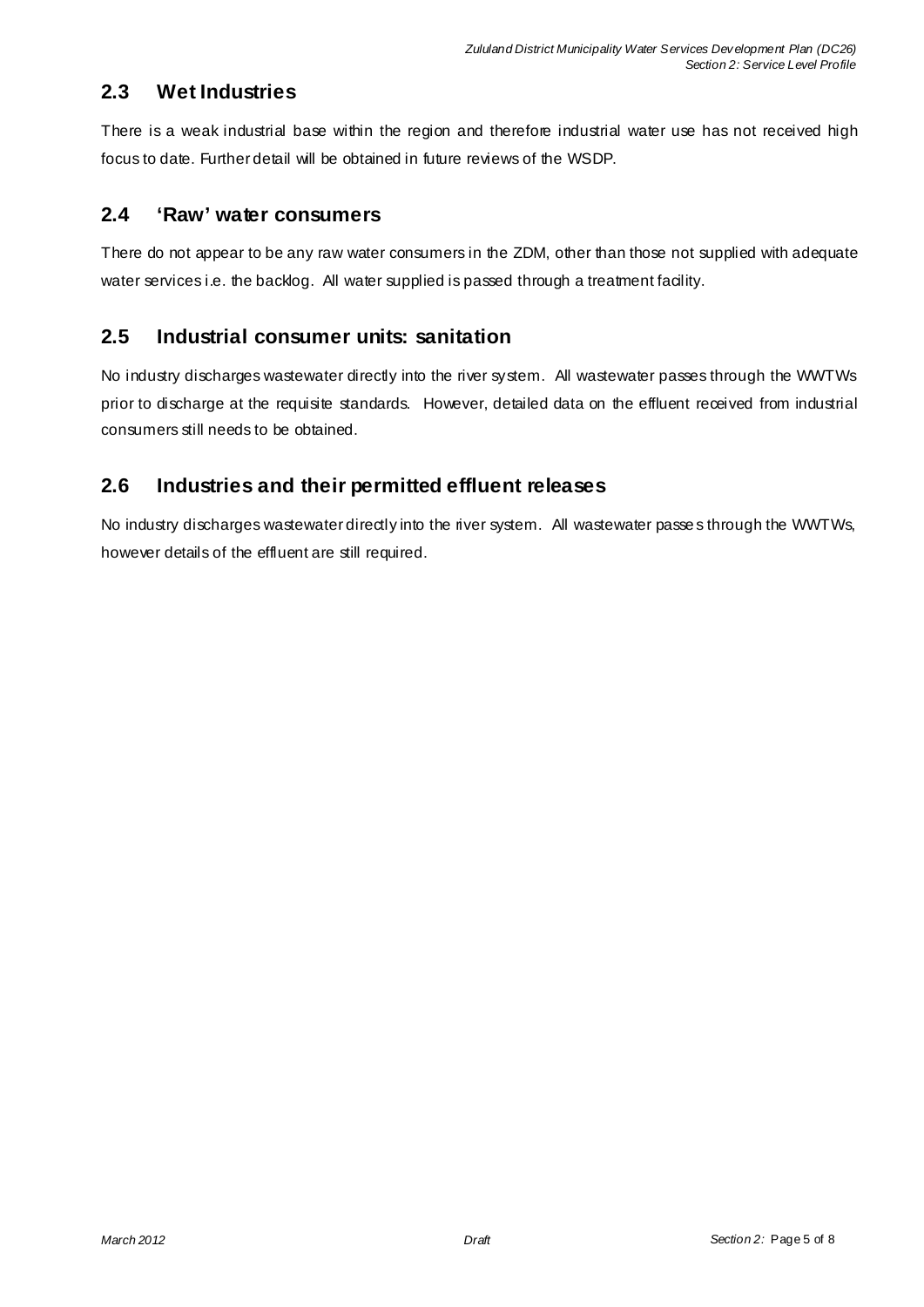#### **Figure 2.2 (a): Location of institutional facilities relative to water infrastructure**

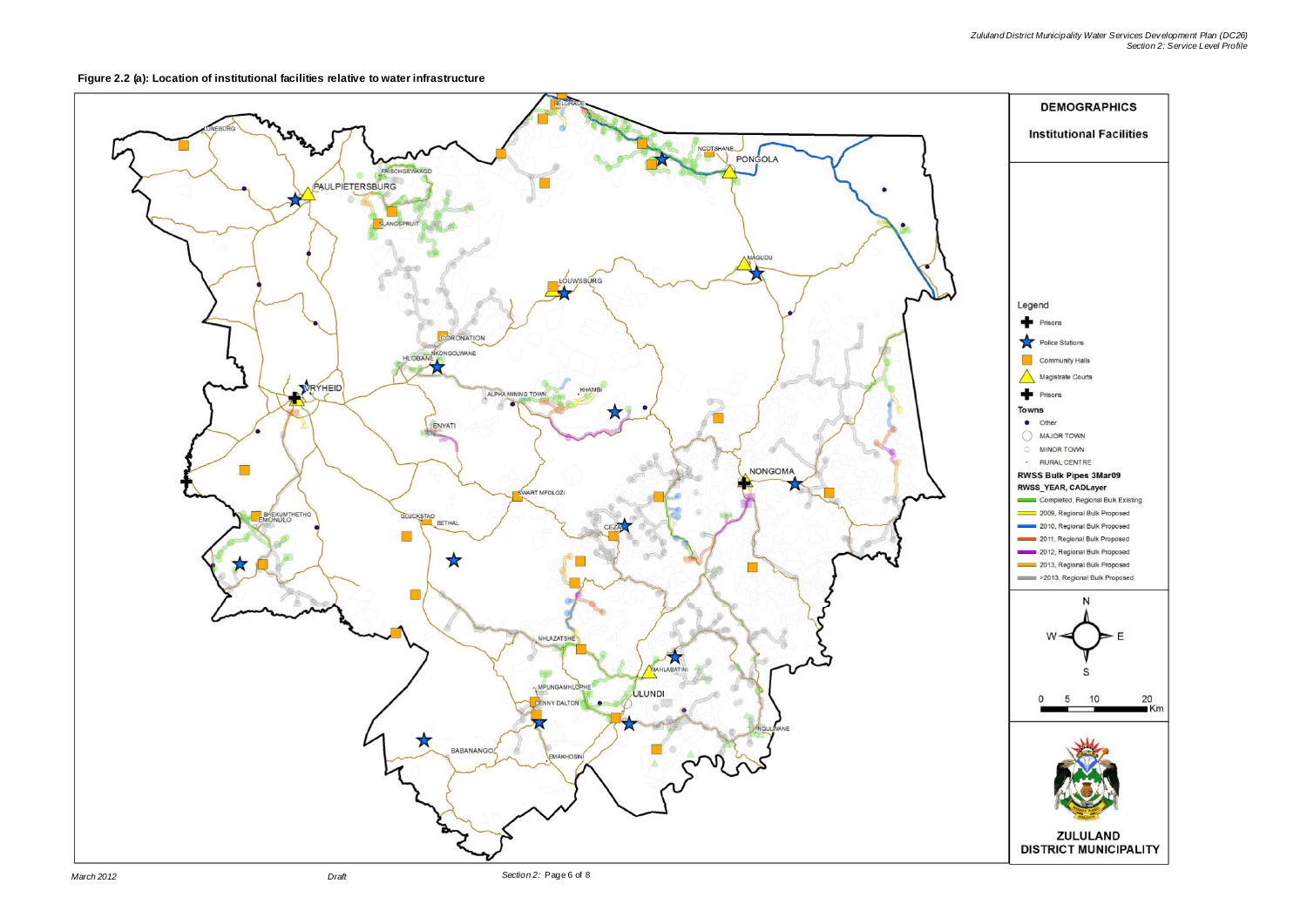**Figure 2.2 (b): Current status of water services at schools**